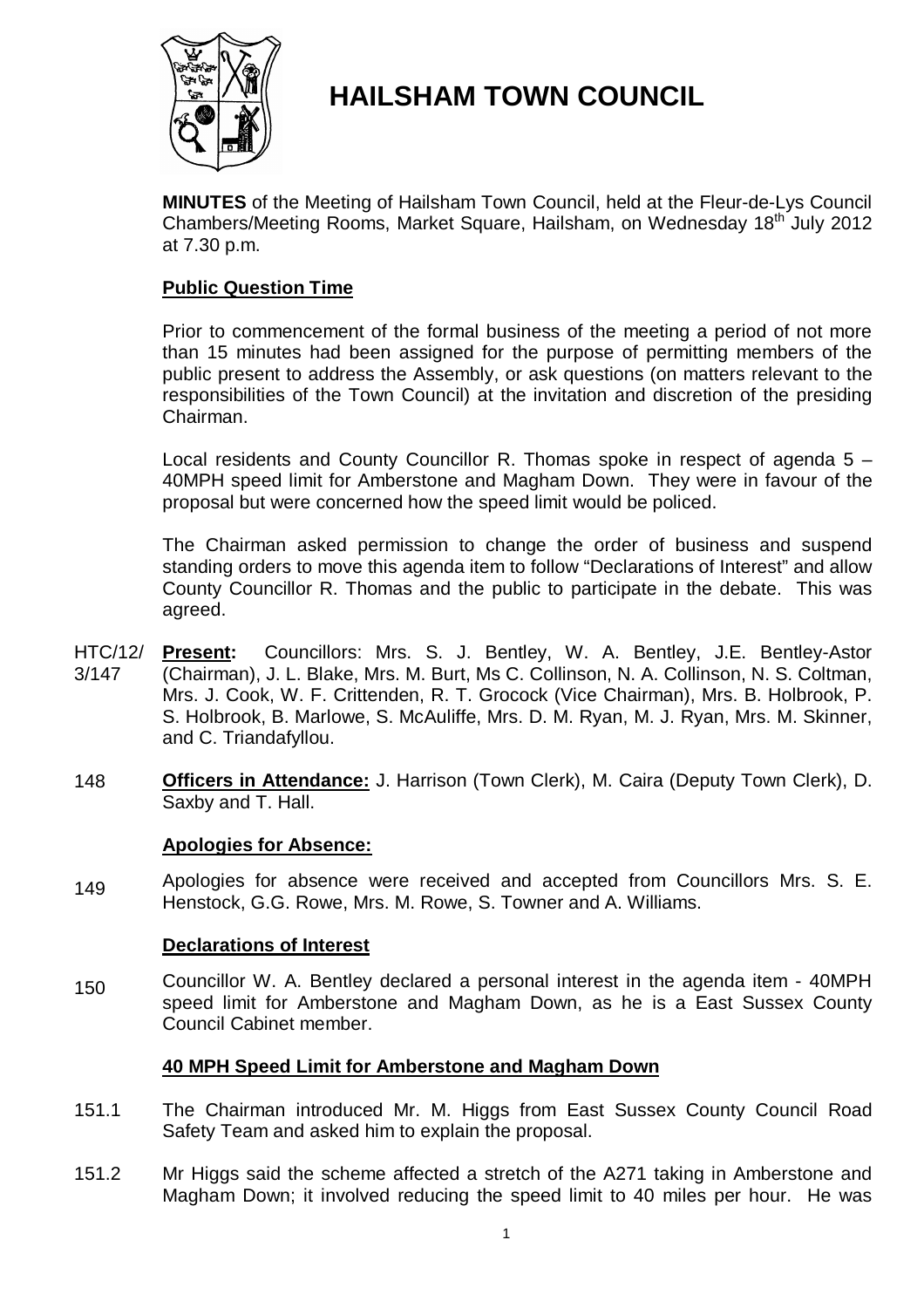hopeful that it would come into operation early in the new year following consultation and ordering the work.

- 151.3 Councillor W. Bentley asked if following the relocation of the village sign it could be enlarged to state "Magham Down Welcomes Careful Drivers". Mr Higgs responded that this was possible.
- 151.4 Councillor Blake asked if it would be possible to have a flashing "Reduce Speed Now" sign. Mr. Higgs said that monitoring the compliance speeds would have to take place and said that Hailsham Town Council would have sight of the monitoring results in due course.
- 151.5 Hailsham Town Council confirmed its support for the scheme.
- 151.6 County Councillor Thomas thanked the residents for their cooperation and interest.
- 152 **RESOLVED** to restore standing orders.

### **Confirmation of Previous Minutes**

- 153 **RESOLVED** that the Minutes and Reports of the meeting of Hailsham Town Council  $(Ref: HTC/12/2/122-146)$  held on  $20<sup>th</sup>$  June 2012 were confirmed as a correct record. and signed by the Chairman.
- 154 **RESOLVED** that the Minutes and Reports of the Annual meeting of Hailsham Town Council (Ref: HTC/AM/12/100-121) held on 23<sup>rd</sup> May 2012 were confirmed as a correct record, and signed by the Chairman.

### **Matters Arising**

- 155.1 Councillor W. A. Bentley said that the Town Clerk needs to retain a copy of members' signed Code of Conduct Declaration forms.
- 155.2 Councillor Blake stated that he represented no organisation other that Hailsham Town Council on the HTC Health Partnership. This was confirmed.
- 155.3 It was agreed that Councillor P. Holbrook would substitute for Councillor A. Williams as Oversight Councillor for Community Events whilst Councillor Williams is unavailable.

### **Committee and Panel Reports**

- 156 **RESOLVED**, after consideration in accordance with Standing Order 18(e), to receive the following reports of Committees, to approve and adopt the recommendations contained therein and the actions taken as reported therein**.**
	- A. Staff Administration Panel (2<sup>nd</sup> July 2012)
	- B. Finance and Budget Oversight Committee (4<sup>th</sup> July 2012)
	- C. Business Development Committee (on  $12<sup>th</sup>$  July 2012)

## 157 Finance and Budget Oversight Committee  $-2^{nd}$  July 2012

Councillor Triandafyllou asked all Oversight Councillors for details of their budgetary requirements for 2013/14 by the end of August.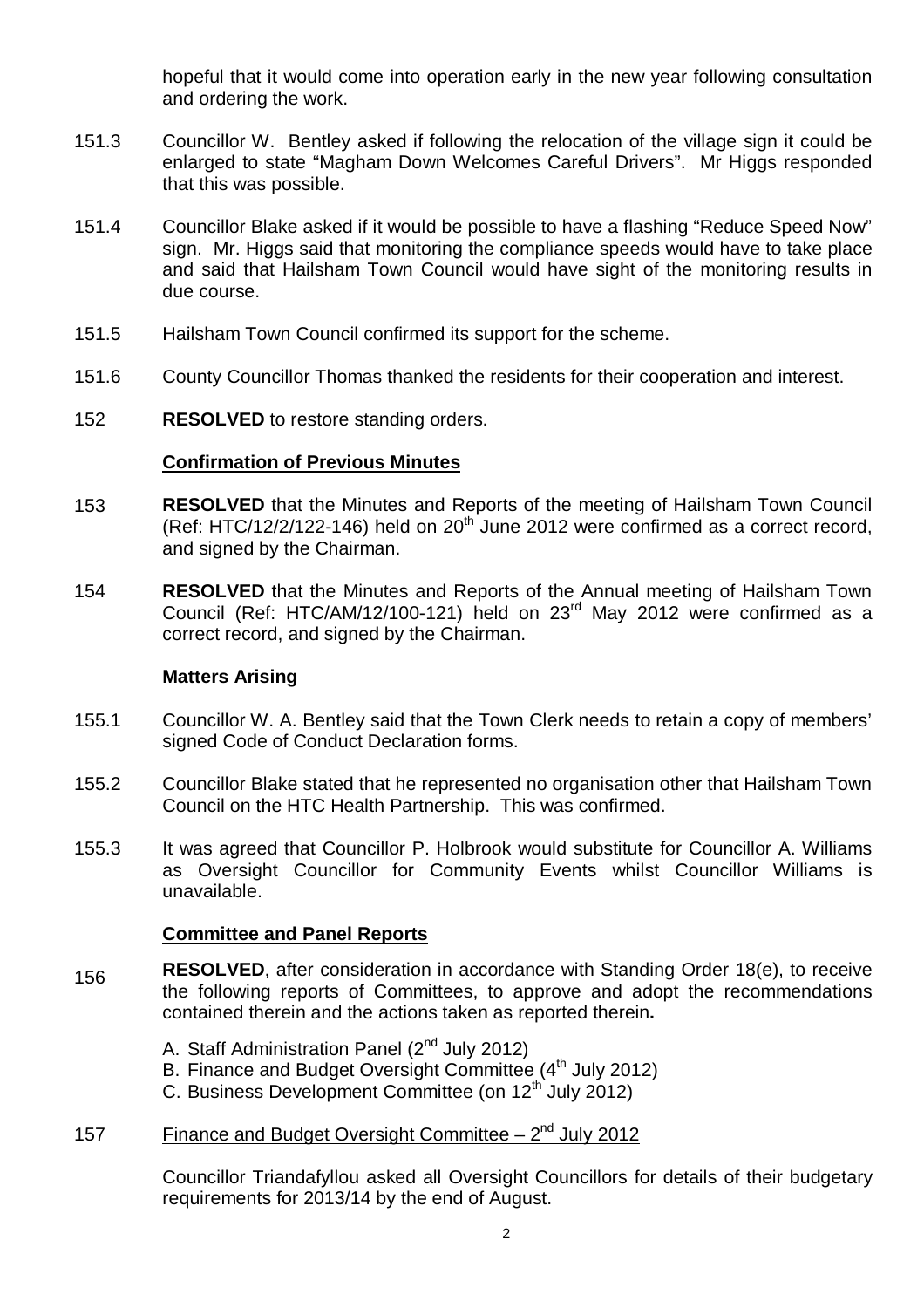### Business Development Panel –  $12<sup>th</sup>$  July 2012

#### 158 Minute 24 – Portas Pilot Application

Councillor N. Collinson said that it been agreed that £250 had been given to Hailsham Community College as a token for the work undertaken in producing the introductory film for the Portas Pilot Application.

No change to the minute.

#### 159 Minute 25 – Stakeholder Consultation Plan

Councillor N. Collinson stated that the Federation of Small Businesses was holding a bowling event at Freedom Leisure on 18<sup>th</sup> September 2012. Hailsham Town Council was free to put forward a team.

No Change to the minute.

### **Amendments to Standing Orders**

- 160.1 This item had been deferred from the Town Council meeting on 20<sup>th</sup> June 2012.
- 160.2 **RESOLVED** to adopt the amendments to Hailsham Town Council's Standing Orders as detailed in the report circulated with the agenda and as Appendix HTC/12/3/160A to these minutes; and that the Standing Orders document be redrafted taking account of the amendments and sent to all members prior to the Council meeting in September 2012.

### **Attendance at Council Meetings and Committee Meetings**

- 161.1 The Chairman reminded members of their responsibility to attend meetings, wherever possible. He was aware that many members worked and had other commitments, but whenever a member was unable to attend a committee meeting a substitute should, wherever possible, be arranged.
- 161.2 He said that in future members who were unable to attend a Council/committee meeting should furnish the appropriate officer with their apology and a reason for non-attendance. Officers had been instructed not to note a member's absence as an apology if this had not been done.
- 161.3 Councillor Mrs. S. J. Bentley asked if a panel of adequately trained members could make up a substitute's list for the Planning and Development Committee. The Town Clerk said that he would investigate and place it on the agenda for the meeting in September 2012.

### **Confidential Business**

162 **RESOLVED** that due to the special and confidential nature of the business about to be transacted, and possible disclosure of personal or legal information not in the public interest at the present time, the following items of business be transacted following the temporary exclusion of members of the Public and Press, in accordance with the Council's Standing Orders No. 57 and 58. The reason for exclusion is: (a) engagement terms of service.